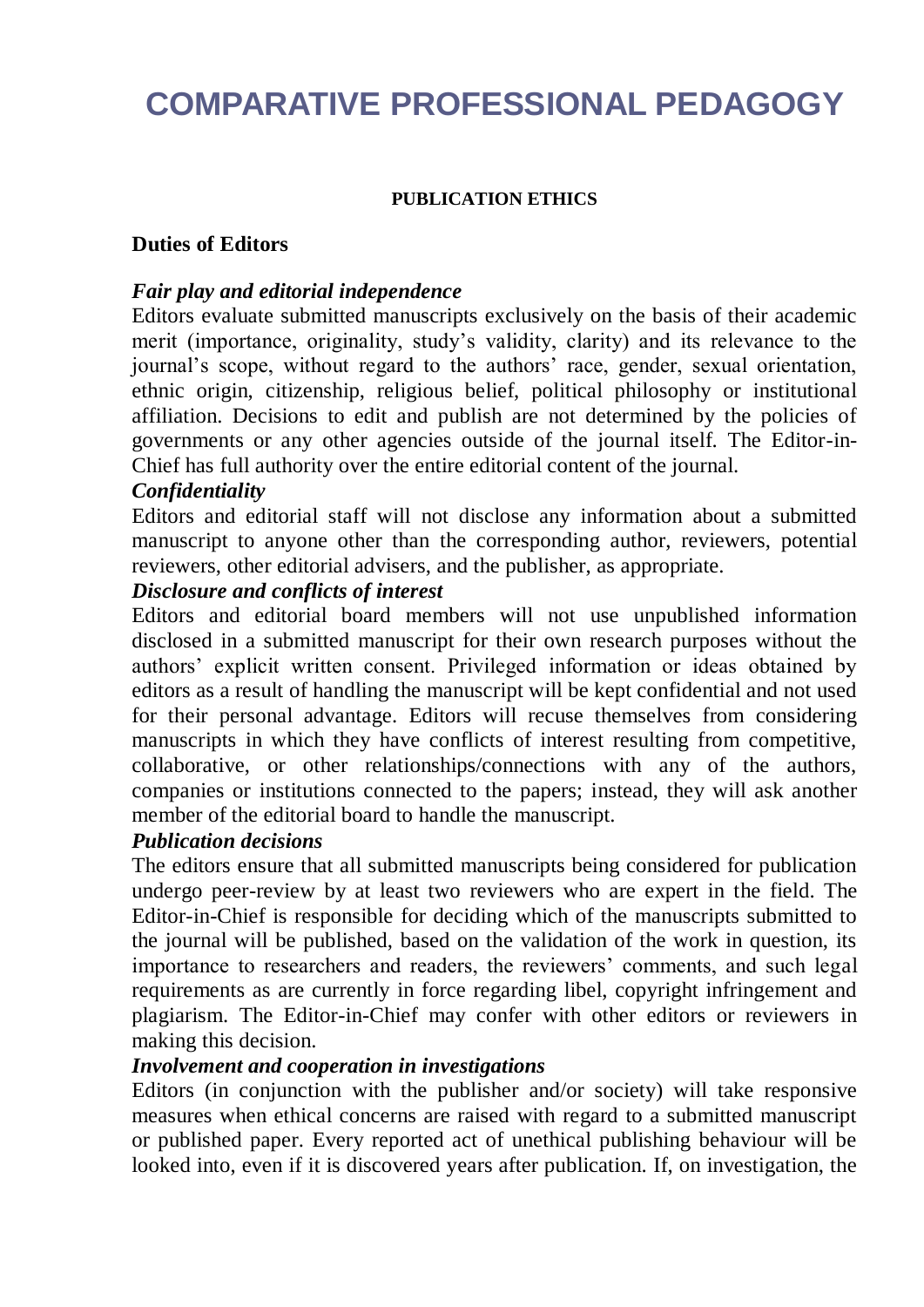ethical concern is well-founded, a correction, retraction, expression of concern or other note as may be relevant, will be published in the journal.

# **Duties of Reviewers**

## *Contribution to editorial decisions*

Peer review assists editors in making editorial decisions and, through editorial communications with authors, may assist authors in improving their manuscripts. Peer review is an essential component of formal scholarly communication and lies at the heart of scientific endeavour.

#### *Promptness*

Any invited referee who feels unqualified to review the research reported in a manuscript or knows that its prompt review will be impossible should immediately notify the editors and decline the invitation to review so that alternative reviewers can be contacted.

#### *Confidentiality*

Any manuscripts received for review are confidential documents and must be treated as such; they must not be shown to or discussed with others except if authorized by the Editor-in-Chief (who would only do so under exceptional and specific circumstances). This applies also to invited reviewers who decline the review invitation.

#### *Standards of objectivity*

Reviews should be conducted objectively and observations formulated clearly with supporting arguments so that authors can use them for improving the manuscript. Personal criticism of the authors is inappropriate.

#### *Acknowledgement of sources*

Reviewers should identify relevant published work that has not been cited by the authors. Any statement that is an observation, derivation or argument that has been reported in previous publications should be accompanied by the relevant citation. A reviewer should also notify the editors of any substantial similarity or overlap between the manuscript under consideration and any other manuscript (published or unpublished) of which they have personal knowledge.

## *Disclosure and conflicts of interest*

Any invited referee who has conflicts of interest resulting from competitive, collaborative, or other relationships or connections with any of the authors, companies or institutions connected to the manuscript and the work described therein should immediately notify the editors to declare their conflicts of interest and decline the invitation to review so that alternative reviewers can be contacted.

Unpublished material disclosed in a submitted manuscript must not be used in a reviewer's own research without the express written consent of the authors. Privileged information or ideas obtained through peer review must be kept confidential and not used for the reviewer's personal advantage. This applies also to invited reviewers who decline the review invitation.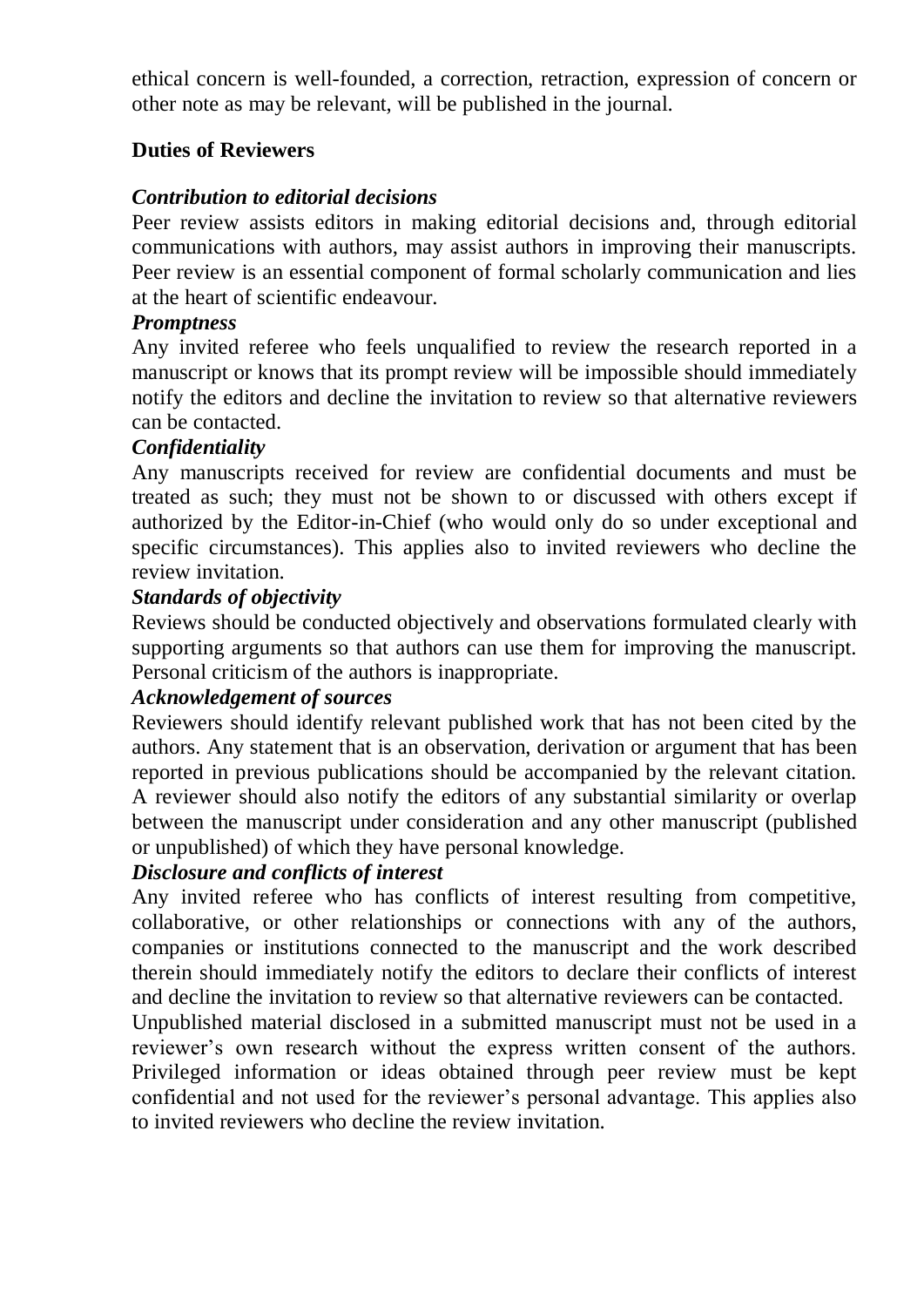# **Duties of Authors**

# *Reporting standards*

Authors of original research should present an accurate account of the work performed and the results, followed by an objective discussion of the significance of the work. The manuscript should contain sufficient detail and references to permit others to replicate the work. Fraudulent or knowingly inaccurate statements constitute unethical behaviour and are unacceptable.

# *Data access and retention*

Authors may be asked to provide the raw data of their study together with the manuscript for editorial review and should be prepared to make the data publicly available if practicable. In any event, authors should ensure accessibility of such data to other competent professionals for at least 10 years after publication, provided that the confidentiality of the participants can be protected.

# *Originality and plagiarism*

Authors should ensure that they have written and submit only entirely original works, and if they have used the work and/or words of others, that this has been appropriately cited. Publications that have been influential in determining the nature of the work reported in the manuscript should also be cited. Plagiarism takes many forms, from "passing off" another's paper as the author's own, to copying or paraphrasing substantial parts of another's paper, to claiming results from research conducted by others. Plagiarism in all its forms constitutes unethical publishing behaviour and is unacceptable.

# *Multiple, duplicate, redundant or concurrent submission/publication*

Papers describing essentially the same research should not be published in more than one journal. Hence, authors should not submit for consideration a manuscript that has already been published in another journal. Submission of a manuscript concurrently to more than one journal is unethical publishing behaviour and unacceptable.

## *Authorship of the manuscript*

Only persons who meet these authorship criteria should be listed as authors in the manuscript as they must be able to take public responsibility for the content: (i) made significant contributions to the conception, design, execution, data acquisition, or analysis/interpretation of the study; and (ii) drafted the manuscript or revised it critically for important intellectual content; and (iii) have seen and approved the final version of the paper and agreed to its submission for publication. All persons who made substantial contributions to the work reported in the manuscript (such as technical help, writing and editing assistance, general support) but who do not meet the criteria for authorship must not be listed as an author, but should be acknowledged in the "Acknowledgements" section after their written permission to be named as been obtained. The corresponding author should ensure that all appropriate coauthors are included in the author list and verify that all coauthors have seen and approved the final version of the manuscript and agreed to its submission for publication.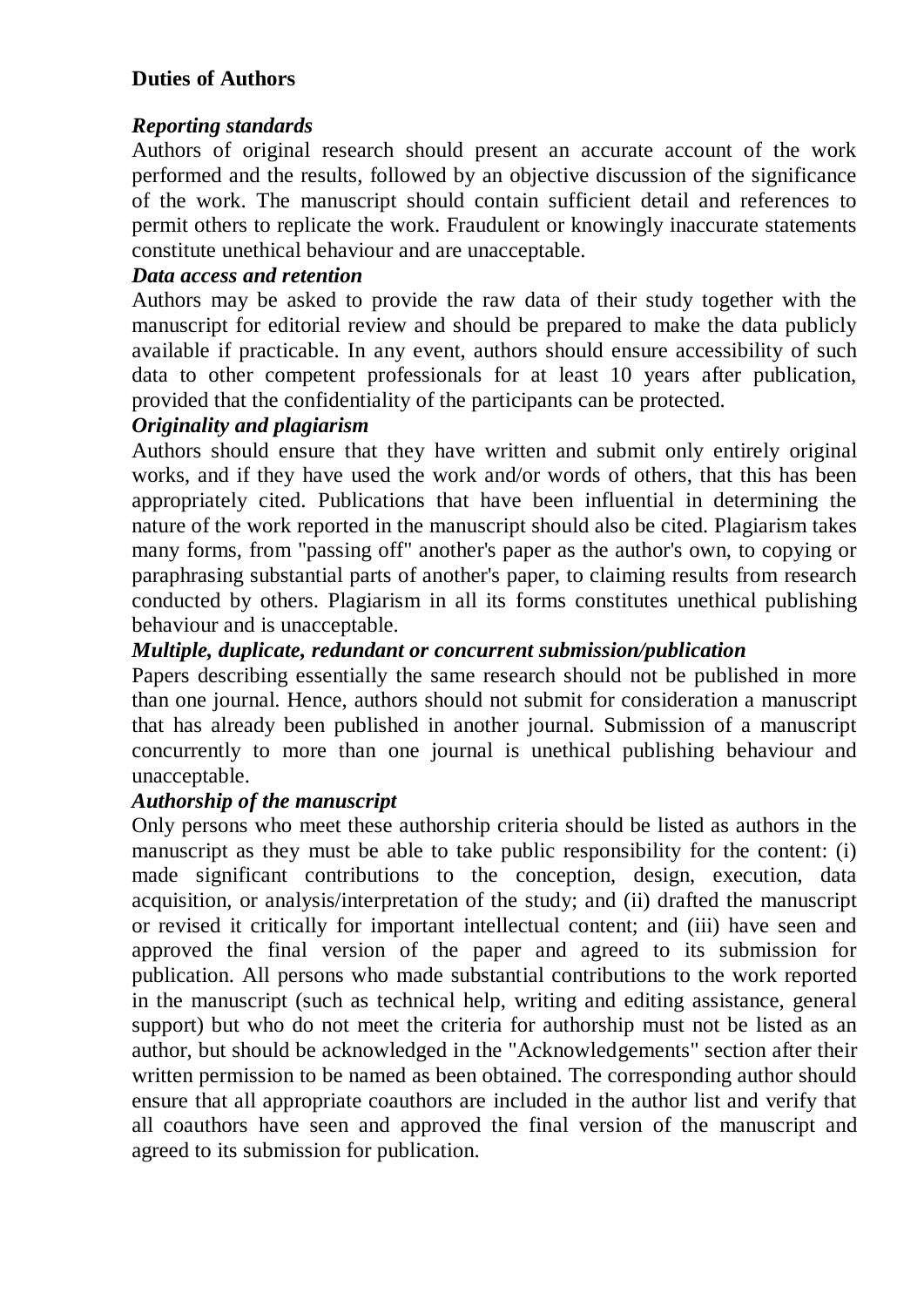# *Disclosure and conflicts of interest*

Authors should  $-$  at the earliest stage possible  $-$  disclose any conflicts of interest that might be construed to influence the results or their interpretation in the manuscript. Examples of potential conflicts of interest that should be disclosed include financial ones such as honoraria, educational grants or other funding, participation in speakers' bureaus, membership, employment, consultancies, stock ownership, or other equity interest, and paid expert testimony or patent-licensing arrangements, as well as non-financial ones such as personal or professional relationships, affiliations, knowledge or beliefs in the subject matter or materials discussed in the manuscript. All sources of financial support for the work should be disclosed.

## *Acknowledgement of sources*

Authors should ensure that they have properly acknowledged the work of others, and should also cite publications that have been influential in determining the nature of the reported work. Information obtained privately (from conversation, correspondence or discussion with third parties) must not be used or reported without explicit, written permission from the source. Authors should not use information obtained in the course of providing confidential services, such as refereeing manuscripts or grant applications, unless they have obtained the explicit written permission of the author(s) of the work involved in these services.

#### *Peer review*

Authors are obliged to participate in the peer review process and cooperate fully by responding promptly to editors' requests for raw data, clarifications, and proof of ethics approval, patient consents and copyright permissions. In the case of a first decision of "revisions necessary", authors should respond to the reviewers' comments systematically, point by point, and in a timely manner, revising and resubmitting their manuscript to the journal by the deadline given.

## *Fundamental errors in published works*

When authors discover significant errors or inaccuracies in their own published work, it is their obligation to promptly notify the journal's editors or publisher and cooperate with them to either correct the paper in the form of an erratum or to retract the paper. If the editors or publisher learns from a third party that a published work contains a significant error or inaccuracy, then it is the authors' obligation to promptly correct or retract the paper or provide evidence to the journal editors of the correctness of the paper.

## **Duties of the Publisher**

## *Handling of unethical publishing behaviour*

In cases of alleged or proven scientific misconduct, fraudulent publication or plagiarism, the publisher, in close collaboration with the editors, will take all appropriate measures to clarify the situation and to amend the article in question. This includes the prompt publication of an erratum, clarification or, in the most severe case, the retraction of the affected work. The publisher, together with the editors, shall take reasonable steps to identify and prevent the publication of papers